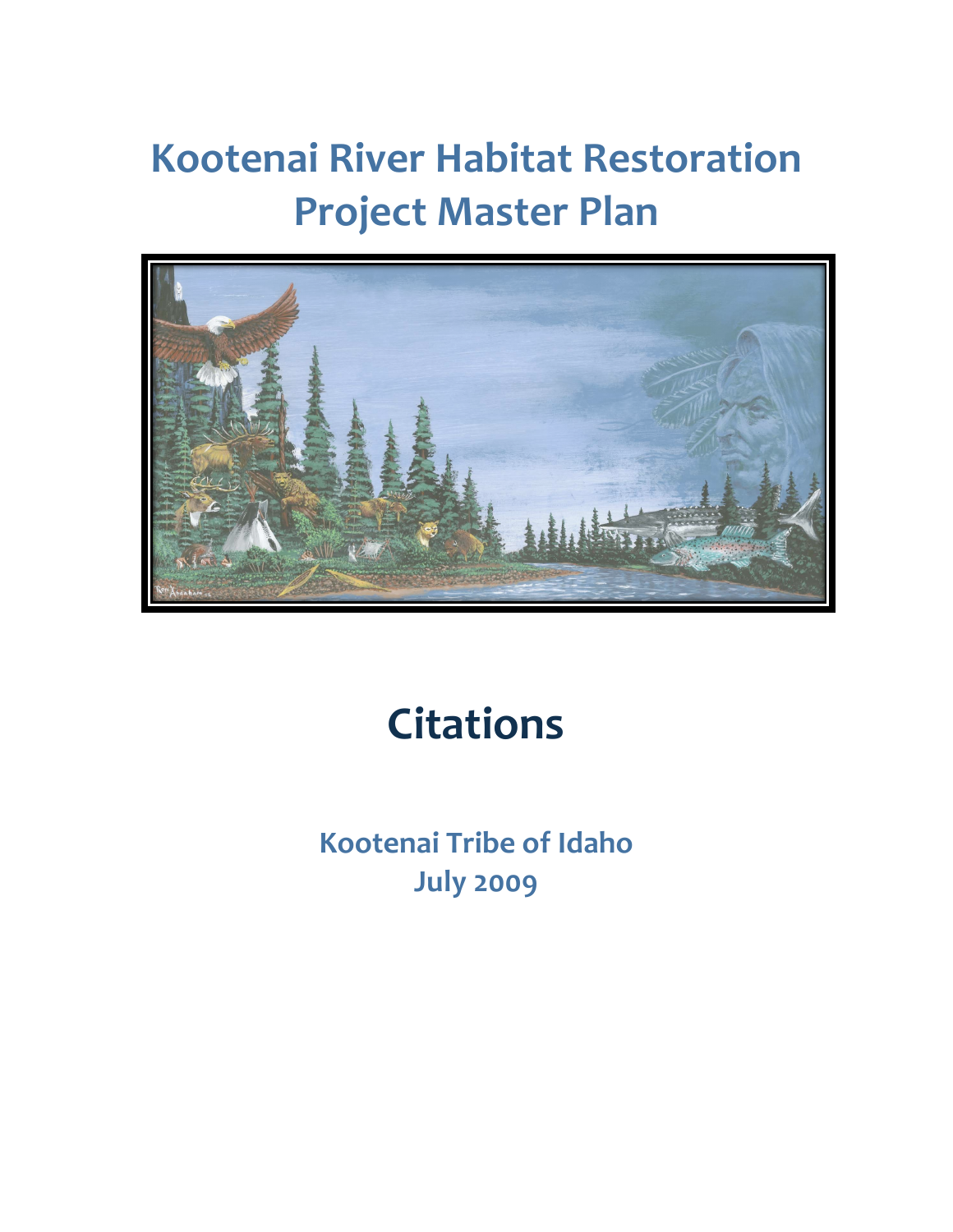## **Citations**

Ahrens, R. and J. Korman. 2002. What happened to the West Arm burbot stock in Kootenay Lake? Use of an age‐structured population model to determine the possible causes of recruitment failure. Report prepared for the B.C. Ministry of Water, Land, and Air Protection, the Habitat Conservation Trust Fund, and the Bonneville Power Administration. 29pp.

Alden, W. C. 1953. Physiography and glacial geology of western Montana and adjacent areas. U.S. Geological Survey, Professional Paper 231, Helena, Montana.

Allan, J.H. 1980. Life history notes on the Dolly Varden char (Salvelinus malma) in the upper Clearwater River, Alberta. Alberta Energy and Natural Resources, Fish and Wildlife Division, Red Deer, Alberta, Canada.

Allendorf, F.W., D.M. Esperlund, and D.T. Scow. 1980. Coexistence of native and introduced rainbow trout in the Kootenai River Drainage. Proceedings of the Montana Academy of Sciences 39:28‐36.

Anders, P. J. 1991. White sturgeon (Acipenser transmontanus) movement patterns and habitat use in the Kootenai River system, Idaho, Montana, and British Columbia. MS Thesis, Eastern Washington University. 153 pp.

Anders, P.J. 1993. Kootenai River white sturgeon studies. Kootenai Tribe of Idaho. Job Completion Report. Project Number 88‐64.

Anders, P.J., D.L. Richards, M.S. Powell. 2002. The First Endangered White Sturgeon Population (Acipenser transmontanus): Repercussions in an Altered Large River‐floodplain Ecosystem. Pages 67-82 In: W. Van Winkle, P. Anders, D. Dixon, and D. Secor, eds. Biology, Management and Protection of North American Sturgeons. American Fisheries Society Symposium 28.

Andersson, K.A. 1942. Fiskar och fiske i Norden. Stockholm II: 541‐1016.

Andrusak, H. 1980. Kootenay River white sturgeon. British Columbia Ministry of Environment. Nelson.

Andrusak, H. 2003. Response of North Arm of Kootenay Lake Kokanee in 2002 to Experimental Fertilization Redfish Consulting, Ltd Contract Report for the Columbia Basin Fish and Wildlife Compensation Program Nelson, B.C.

Andrusak, H., P. Slaney, and L. Fleck. 2004. Status of Kokanee in the South Arm of Kootenay Lake and Assessment of Select Tributary Streams with Restoration Potential for Spawning Kokanee and Rainbow Trout. Redfish Consulting, Ltd. Contract Report for the Kootenai Tribe of Idaho, Bonners Ferry, ID.

Arndt, S.K.A., and J. Hutchinson. 2000. Characteristics of burbot spawning in a tributary to Columbia Lake, British Columbia, over a four‐year period. Pages 48‐60. In: V. L. Paragamian and D.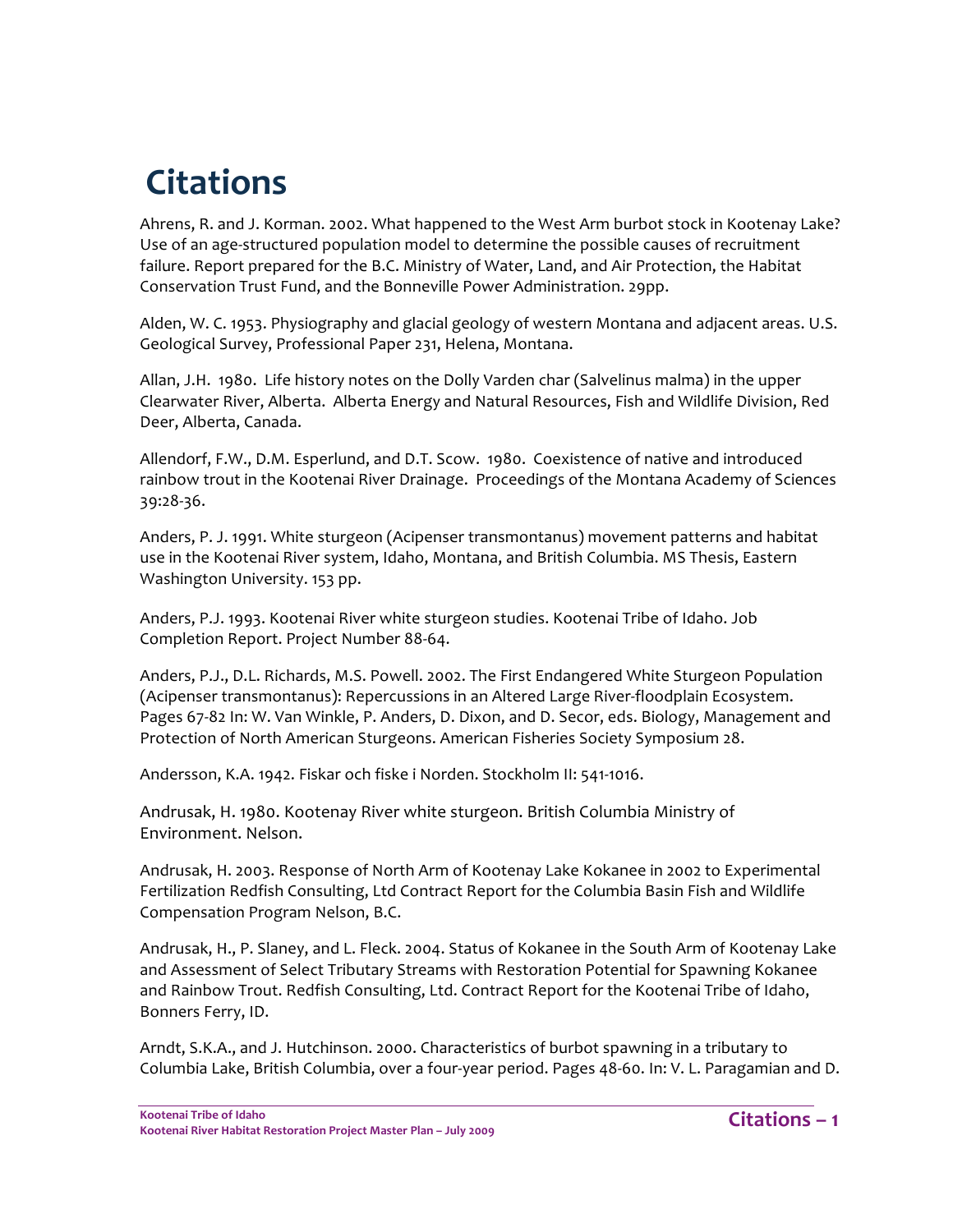W. Willis, editors. Burbot: biology, ecology, and management. American Fisheries Society, Fisheries Management Section, Publication Number 1, Bethesda, Maryland.

Ashley K. and L. Thompson. 1993. Kootenay Lake fertilization experiment, year one (1992/1993) report. Fisheries Branch, Ministry of Environment, Lands and Parks, University of British Columbia. Fisheries Project Report No. RD 32. 52 pp.

Barton, G. J. 2003. Sediment history of white sturgeon spawning habitat substrate, Kootenai River, Idaho. U.S. Geological Survey. Power Point Presentation. 48pp.

Barton, G.J. 2004. Characterization of channel substrate, and changes in suspended‐sediment transport and channel geometry in White Sturgeon spawning habitat in the Kootenai River near Bonners Ferry, Idaho, following the closure of Libby Dam. Water Resources Investigations Report 03‐4324, U.S. Geological Survey.

Barton, G. J., E. H. Moran, and C. Berenbrock. 2004. Surveying cross sections of the Kootenai River between Libby Dam, Montana and Kootenay Lake, British Columbia, Canada. Open File Report 2004‐1045 USGS, Boise, ID.33 pp.

Barton, G.J. McDonald, R.R. Nelson, J.M. and Dinehart, R.L. 2005, Simulation of flow and sediment mobility using a multidimensional flow model for the white sturgeon critical-habitat reach, Kootenai River near Bonners Ferry, Idaho: U.S. Geological Survey Scientific Investigations Report 2005‐5230, 54 p.

Baxter, J., C. Spence, and M. Neufeld. 2002. Kootenay Lake Burbot Studies Progress 2000‐2001. B.C. Ministry of Water, Land, and Air Protection report for Habitat Conservation Trust Fund and the Bonneville Power Administration.

Bayley, P. B. 1995. Understanding Large River‐Floodplain Ecosystems. Bioscience 45 (3):153‐158.

Beamesderfer, R. C. P., and R. A. Farr. 1997. Alternatives for the management and protection of sturgeons and their habitat. Environmental Biology of Fishes 48: 407‐417.

Behnke, R. J. 1992. Native Trout of Western North America. American Fisheries Society Monograph #6. 261 pp.

Behnke, R.J. 1996. Conservation assessment for inland cutthroat trout: distribution, status, and habitat management implications. U.S.D.A. Forest Service, Intermountain Region, Ogden, Utah.

Benjankar, R. 2009. Development of a dynamic floodplain vegetation model for the Kootenai River, USA: concept and methodology. In: Science and Information Technologies for Sustainable Management of Aquatic Ecosystems, Concepcion, Chile.

Berenbrock, C. 2005. Simulation of hydraulic characteristcs in the white sturgeon spawning habitat of the Kootenai River near Bonners Ferry, Idaho. U.S. Geological Survey Scientific Investigations Report 2005‐3110.

Bjorn, E.E. 1940. Preliminary observations and experimental study of the ling, Lota maculosa (LeSueur) in Wyoming. Transactions of the American Fisheries Society 69:192‐196.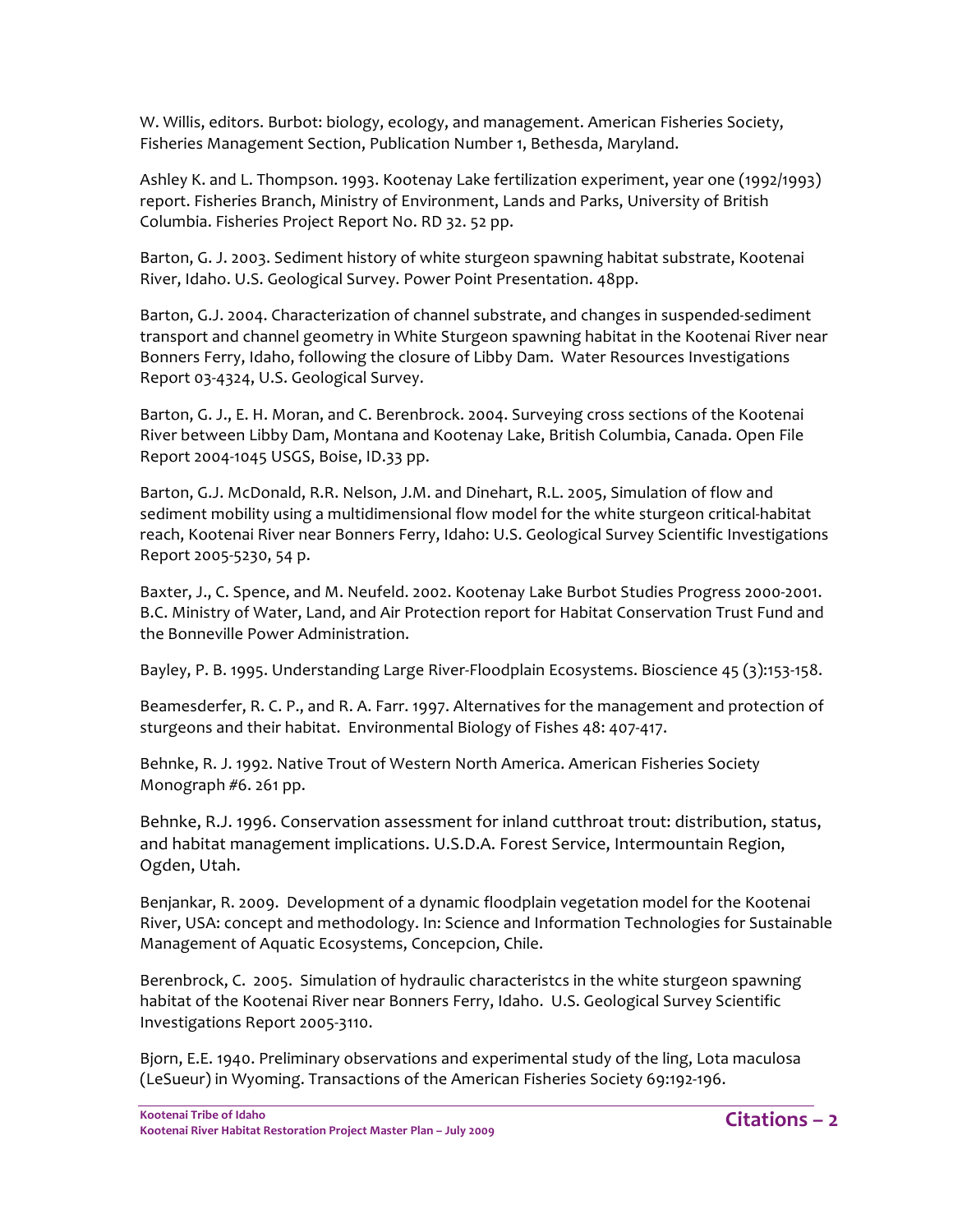Boag, T.D. 1989. Growth and fecundity of burbot, Lota lota L., in two Alberta lakes. Master's Thesis, University of Alberta, Edmonton.

Bonde, T. H. and R. M. Bush. 1975. Kootenai River water quality investigations, Libby Dam preimpoundment study 1967 ‐ 1972. U.S. Army Corps of Engineers; Washington, D.C.

Boreman, J. 1997. Sensitivity of North American sturgeon and paddlefish populations to fishing mortality. Environmental Biology of Fishes 48:399‐405.

Brannon, E., S. Brewer, A. Setter, M. Miller, F. Utter, and W. Hersberger. 1985. Columbia River (Acipenser transmontanus) early life history and genetics study. Prepared for US Department of Energy, Bonneville Power Administration. Contract No. DE‐AI‐84BP18952. Portland, OR.

Breeser, S.W., F.D. Stearns, M.W. Smith, R.L. West, and J.B. Reynolds. 1988. Observations of movements and habitat preferences of burbot in an Alaskan glacial river system. Transactions of the American Fisheries Society 117:506‐509.

Burke et al. 2008. In‐Press. Application of a hierarchical framework for assessing environmental impacts of dam operation: Changes in streamflow, bed mobility and recruitment of riparian trees in a western North American river. Journal of Environmental Management.

Burke, M. P. 2006. Linking hydropower operation to modified fluvial processes downstream of Libby Dam, Kootenai River, USA and Canada. Unpublished Masters thesis, University of Idaho, Moscow, ID.

Burke, M., K. Jorde, J.M. Buffington, J.H. Braatne, and R. Benjakar. 2006. Spatial distribution of impacts to channel bed mobility due to flow regulation, Kootenai River, USA In: Proceedings of the Eighth Federal Interagency Sedimentation Conference; 2006 April 2‐6; Reno, NV. [Place of publication unknown]: [U.S. Subcommitte on Sedimentation]. 9 p.

Chapman, D. W. and B. May. 1986. Downstream movement of rainbow trout past Kootenai Falls, Montana. North American Journal of Fisheries Management 6:47‐51.

Chen, L. 1969. The biology and taxonomy of the burbot, Lota lota leptura, in interior Alaska. Bio. Paper of the University of Alaska. The Allen Press.

Clemens, H.P. 1951b. The growth of the burbot, Lota lota,maculosa, (lesueur) in Lake Erie. Transactions of the American Fisheries Society 80: 163‐173.

Coutant, C.C. 2004. A riparian hypothesis for successful reproduction of white sturgeon. Reviews in Fisheries Science 12:23‐73.

Daley, R. J., E.C. Karmach, C.B.J. Gray, C.H. Pharo, S. Jasper, and R. C. Wiegand. 1981. The effects of upstream impoundments on the limnology of Kootenay Lake, B.C. Scientific Service No. 117. National Water Research Institute, Inland Waters Directorate. Vancouver, British Columbia. 96 pp.

Doughty, P.T, and R.A. Price. 2000. Geology of the Purcell Trench rift valley and Sandpoint Conglomerate:Eocene en echelon normal faulting and synrift sedimentation along the eastern flank of the Priest River metamorphic complex, northern Idaho. GSA Bulletin. p. 1356‐1374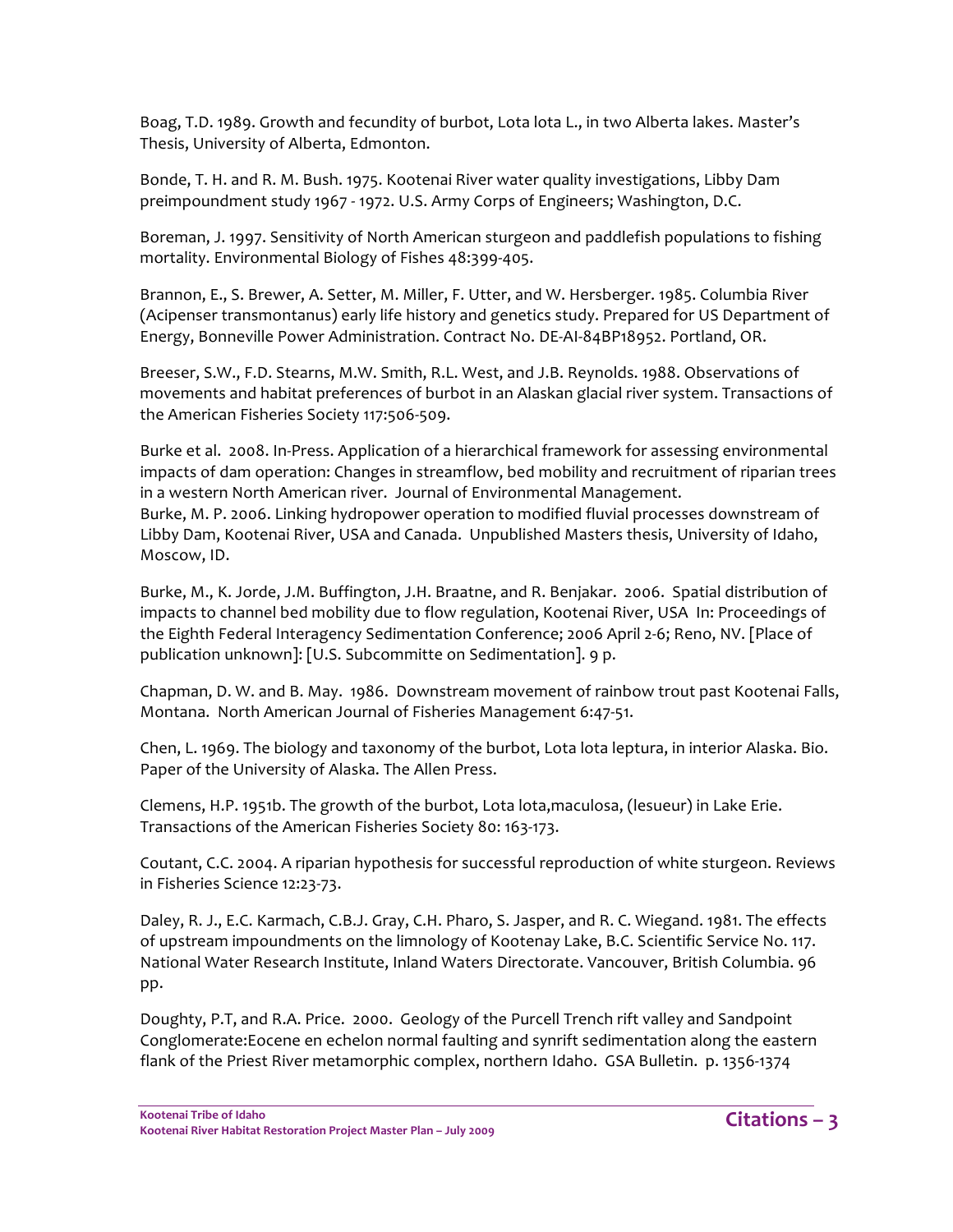Downs, C. C. 2000. Kootenai River fisheries investigations: Rainbow trout recruitment. 1998 Annual report to Bonneville Power Administration. Project 88‐65. Idaho Department of Fish and Game, Boise, ID.

Duke, S., P. Anders, G. Ennis, R. Hallock, J. Hammond, S. Ireland, J. Laufle, L. Lockard, B. Marotz, V. Paragamian, and R. Westerhof. 1999. Recovery plan for Kootenai River white sturgeon (Acipenser transmontanus). Journal of Applied Ichthyology (15):157‐163.

Egger, G., A. Exner, J. Hassler, and S. Aigner. 2007. Riparian vegetation of the lower Kootenai River: Operational Loss Assessment of the Lower Kootenai Floodplain. Report to the Kootenai Tribe of Idaho Fish and Wildlife Department, November, 2007.

Evenson, M.J. 2000. Reproductive traits of burbot in the Tanana River, Alaska. Pages 61‐70, In: V. L. Paragamian and D. W. Willis, editors. Burbot: biology, ecology, and management. American Fisheries Society, Fisheries Management Section, Publication Number 1, Bethesda, Maryland.

Fausch, K.D. 1989. Do gradient and temperature affect distribution of, and interactions between, brook char (Salvelinus fontinalis) and other resident salmonids in streams? Physiological Ecology (Special Volume) 1:303‐322.

Fraley, J.J. and B.B. Shepard. 1989. Life history, ecology, and population status of migratory bull trout (Salvelinus confluentus) in the Flathead Lake and River system, Montana. Northwest Science 63(4): 133‐143.

Frissell, C.A., W.J. Liss, D. Bayles. 1993. An integrated, biophysical strategy for ecological restoration of large watersheds. In: Spangenborg NE, Potts DE (Eds), Changing Roles in Water Resources Management and Policy. American Water Resources Association: Bethesda, Maryland 449‐456.

General Land Office survey notes. 1934.

Georgi, A. 1993. The status of Kootenai River white sturgeon. Report prepared for the Pacific Northwest Utilities Conference Committee. September 1993. 58 pp. plus appendices.

Goetz, F. 1991. Bull trout life history and habitat study. Oregon State University, Corvallis, OR. Masters Thesis. 49 p.

Griffith, J.S. 1988. Review of competition between cutthroat trout and other salmonids. American Fisheries Society Symposium 4. 4:134‐140.

Guinn, D. A., and J. E. Hallberg. 1990. Precision of estimated ages of burbot using vertebrae and otoliths. Alaska Department of Fish and Game, Fishery Data SeriesNo.90‐17, Juneau, AK.

Halbert, C. L. 1993. How adaptive is adaptive management? Implementing adaptive management in Washington State and British Columbia. Reviews in Fisheries Science 1:261–283.

Hammond, R. J., and P. J. Anders. 2003. Population Biology and Population Genetics Reviews of Kootenai Basin Burbot Upstream from Bonnington Falls, British Columbia. Draft Report prepared for the U.S. Department of Energy, Bonneville Power Administration Division of Fish and Wildlife, Portland, OR. 97208. Contract No. 00012146.

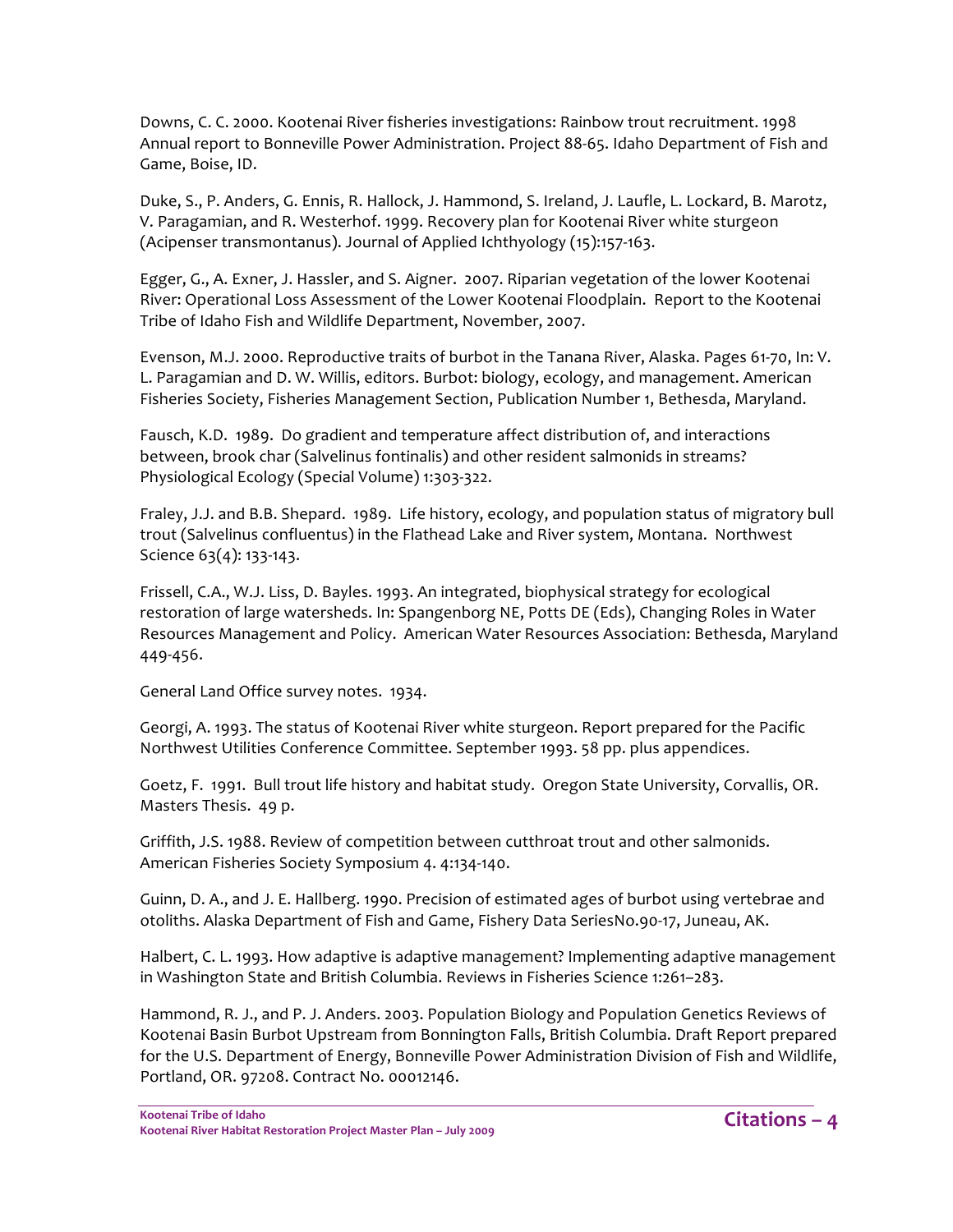Hansen, P. L., R. D. Pfister, K. Boggs, B. J. Cook, J. Joy, and D. K. Hinckley. 1995. Classification and management of Montana's riparian and wetland sites. Montana Forest and Conservation Experiment Station, Montana School of Forestry, University of

Hatfield, C.T. et al. 1972. Fish resources of the Mackenzie River valley, Vol. I. Dept. of the Env.

Heimer, J.T. 1965. A supplemental Dolly Varden spawning area. M.S. thesis. University of Idaho. Moscow.

Hensler, M.E. and C.C. Muhlfeld. 1999. Spawning ecology of redband trout in Basin Creek, Montana. A Report to the Whirling Disease Foundation. Montana Fish, Wildlife and Parks, Bozeman, MT.

Hensler, M.E., J.E. Huston and G. K. Sage. 1996. A Genetic Survey of Lakes in the Cabinet Wilderness Area and Proposed Inland Rainbow Trout Recovery. Montana Fish Wildlife and Parks, Kalispell, MT.

Hensler, M.E., J.E. Huston and G. K. Sage. 1996. A Genetic Survey of Lakes in the Cabinet Wilderness Area and Proposed Inland Rainbow Trout Recovery. Montana Fish Wildlife and Parks, Kalispell, MT.

Hilborn, R. 1992. Can fisheries agencies learn from experience. Fisheries 17:6–14.

Hoffman, G., D. Skaar, S. Dalbey, J. DeShazer, L. Garrow, T. Ostrowski, J. Dunnigan, and B. Marotz. 2002. Instream Flow Incremental Methodology Kootenai River, Montana Fish, Widlife & Parks. Libby, MT.

Holling, C. S. 1978. Adaptive environmental assessment and management. John Wiley and Sons, New York,New York, USA.

Holnbeck, S.R., and S.M. Lawlor. 2008. Observations on the sediment dynamics of selected tributaries to the Kootenai River, Montana, Spring 2008 [abs.]: in Water Sustainability: Challenges for Montana, Proceedings of the Montana Section of the American Water Resources Association 25th Annual Conference, October 2‐3, 2008, Big Sky, MT, p.23‐24

Huston, J. E. 1995. A report on the Kootenai River drainage native species search for the U.S. Fish and Wildlife Service. Montana Fish, Wildlife, and Parks, Kalispell.

IPNF (Idaho Panhandle National Forest). 1991. West Moyie Final Environmental Impact Statement, Idaho Panhandle National Forest. Coeur d'Alene, ID.

Jamieson, B., and J. Braatne. 2001. The impact of flow regulation on cottonwood forests along the Kootenai River in Idaho, Montana and British Columbia. By: BioQuest International Consulting Ltd. For: Bonneville Power Corporation, Portland, Or. Available at http://www.efw.bpa.gov/cgi‐bin/FW/publications.cgi

Johnson, T. 1981. Biotope changes and life cycle of Lota lota in the Bothnian Sea and a coastal river. Oesterriechische Fischereiverband 34: 6‐9.

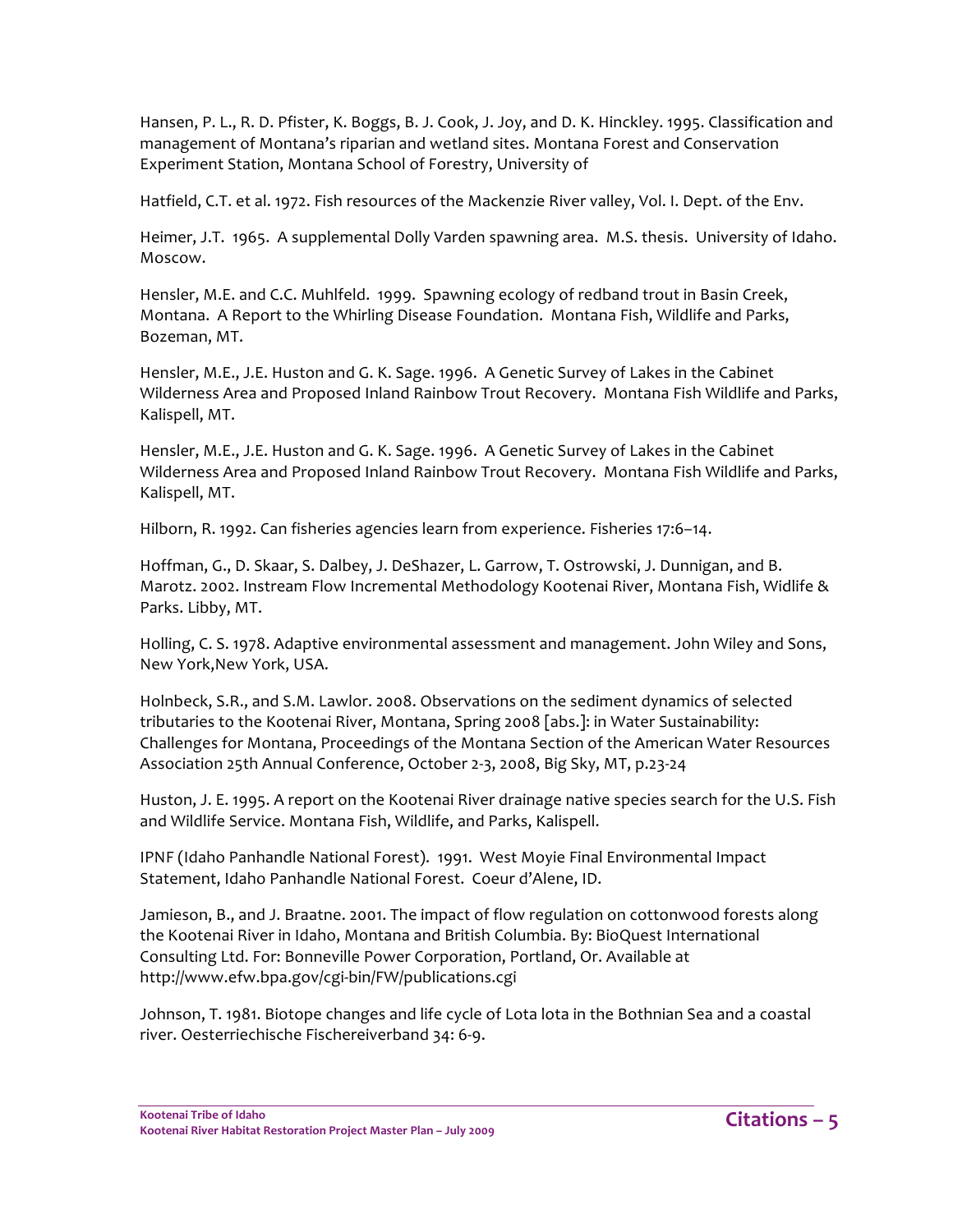Junk, W. J., P. B. Bayley, and R. E. Sparks. 1989. The flood pulse concept in river‐floodplain systems. Special Publication, Canadian Journal of Fisheries and Aquatic Sciences 106: 110‐127.

Kincaid, H. 1993. Breeding plan to preserve the genetic variability of the Kootenai River white sturgeon. U. S. Fish and Wildlife Service report (Project 93‐27) to Bonneville Power Administration. Portland, OR.

Knudson, K. 1994. Water quality status report: Kootenay (Kootenai) River Basin British Columbia, Montana and Idaho.

Knudsen, K. L., C. C. Muhlfeld, G. K. Sage, and R. F. Leary. 2002. Genetic structure of Columbia River redband trout populations in the Kootenai River drainage, Montana, revealed by microsatellite and allozyme loci. Transactions of the American Fisheries Society 131:1093‐1105.

Kock, T. J., J. Congleton, and P. J. Anders. 2006. Effects of Sediment Cover on Survival and Development of White Sturgeon Embryos. North American Journal of Fisheries Management 26:134–141.

Kondolf, G. M., A. J. Boulton, S. O'Daniel, G. C. Poole, F. J. Rahel, E. H. Stanley, E. Wohl, A. Bång, J. Carlstrom, C. Cristoni, H. Huber, S. Koljonen, P. Louhi, and K. Nakamura. 2006. Process‐based ecological river restoration: visualizing three‐dimensional connectivity and dynamic vectors to recover lost linkages. Ecology and Society 11(2): 5. [online] URL: http://www.ecologyandsociety.org/vol11/iss2/art5/

Kouril, J., O. Linhart, K. Dubsky, and P. Kavasnicka. 1985. The fertility of female and male burbot (Lota lota L.) reproduced by stripping. Papers of the Vodnany Research Institute of Fishery and Hydrobiology 14: 75‐79.

Kozfkay, J.R, and V.L. Paragamian. 2001. Kootenai River fisheries inventory: stock status of burbot. Idaho Department of Fish and Game. Bonneville Power Administration, Annual Progress Report, Project 88‐65, Boise, Idaho.

KTOI (Kootenai Tribe of Idaho). 2004. Kootenai River Valley Wetlands and Riparian Conservation Strategy. Prepared by the Kootenai Tribe of Idaho in Cooperation with the Kootenai Valley Resource Initiative.

KTOI (Kootenai Tribe of Idaho) 2005. Anders, P., R. Beamesderfer, M. Neufeld and S. Ireland (eds). Kootenai River White Sturgeon recovery implementation plan and schedule (2005‐2010). Prepared by S. P. Cramer and Associates for the Kootenai Tribe of Idaho, with assistance from the Kootenai River White Sturgeon Recovery Team . 50 p.

KTOI (Kootenai Tribe of Idaho). 2009. Kootenai River Native Fish Conservation and Aquaculture Master Plan KTOI 2009.

KTOI and MFWP (Kootenai Tribe of Idaho and Montana Fish, Wildlife & Parks). 2004. Kootenai Subbasin Plan. Part I: Kootenai River Subbasin Assessment. Prepared for the Northwest Power and Conservation Council. Portland, OR.

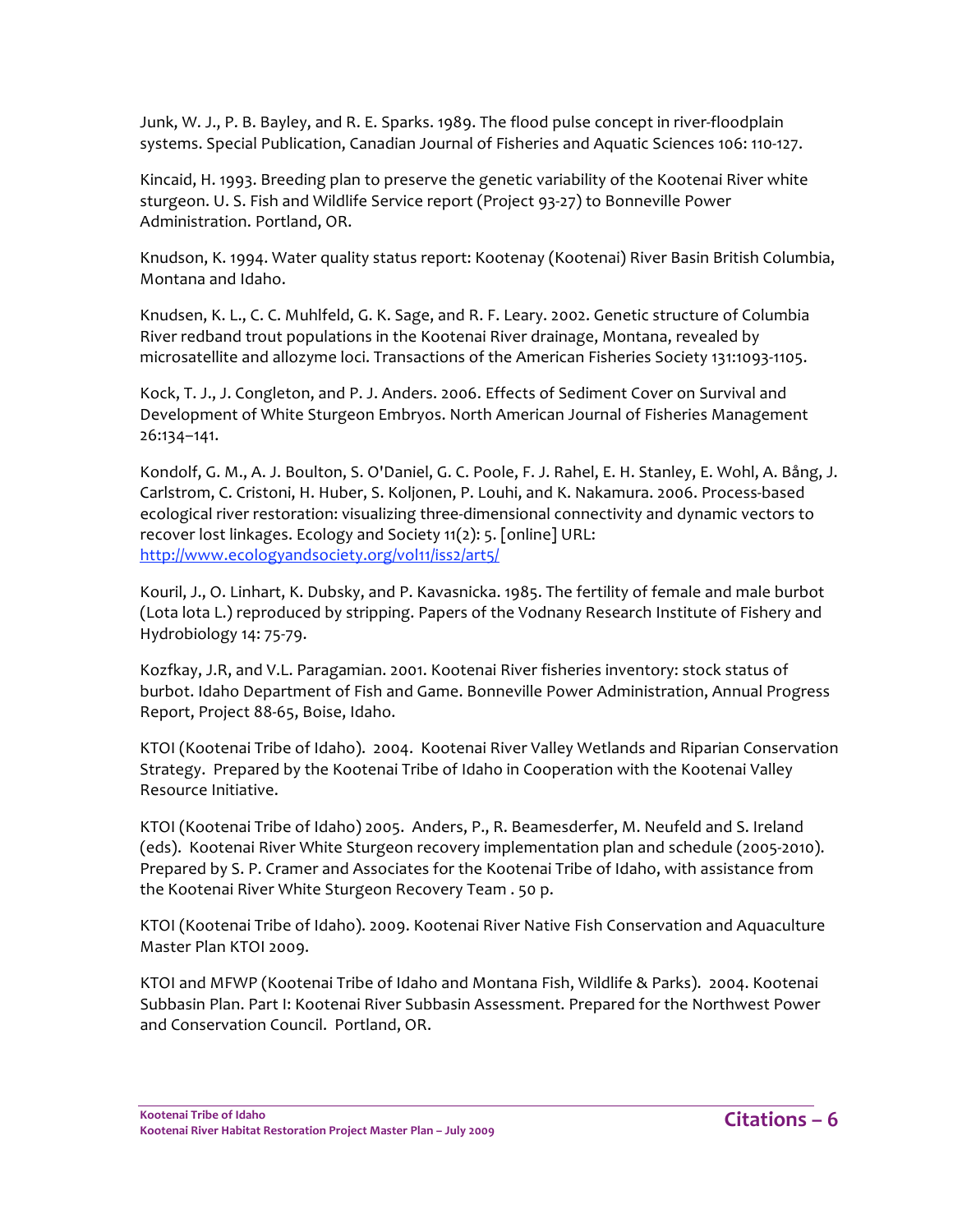KVRI Burbot Committee. 2005. Kootenai River/Kootenay Lake Burbot Conservation Strategy. Prepared by Kootenai Tribe of Idaho in cooperation with the KVRI Burbot Committee. Bonners Ferry, ID.

Kynard, B. 1997. Life history, latitudinal patterns, and status of shortnose sturgeon, Acipenser brevirostrum. Environmental Biology of Fishes 48:319‐334.

Langbein, W.B., and L.B. Leopold. 1966. River meanders - theory of minimum variance, Geol. Surv. Prof. Papers, United States Printing Office, Washington, Report No: 422‐H, 1‐15.

Lawler, G.H. 1963. The biology and taxonomy of the burbot, Lota lota, in Heming Lake Manitoba. Journal of the Fisheries Research Board of Canada 29: 417‐433.

Leary R. 1997. University of Montana report to Doug Perkinson, Kootenai National Forest, April 17, 1997.

Leary, R.F, F.W. Allendorf, and K. G. Sage. 1991. Genetic analysis of trout populations in the Yaak River Drainage, Montana. Wild trout and salmon genetics laboratory report 91/3. University of Montana, Missoula.

Leary, R.F., T. Dotson, D. Genter, B. Hill, G. Holton, J. Huston, K.L. Knudsen, S. Rumsey, and G.K. Sage 1990. Westslope cutthroat trout restoration program: past and present distribution, brood stock program, and conservation genetics committee report. 14 p. Lewandowski. 2004. Internal document concerning Kootenai River white sturgeon fertilized egg incubation.

Liknes, G.A. and P.J. Graham. 1988. Westslope cutthroat trout in Montana: life history, status, and management. American Fisheries Society Symposium. 4:53‐60.

Marotz, B., B. Hansen, and S. Tralles. 1988. Instream flows needed for successful migration, spawning, and rearing of rainbow and westslope cutthroat trout in selected tributaries of the Kootenai River. Final report. Montana Department of Fish, Wildlife, and Parks, Kalispell, MT.

Marotz, B.L., S.R. Dalbey, C. Muhlfeld, S. Snelson, G. Hoffman, J. DosSantos and S. Ireland. 1998. Fisheries mitigation and implementation plan for losses attributable to the construction and operation of Libby Dam. Montana Fish, Wildlife and Parks, Kalispell, MT., Confederated Salish and Kootenai Tribes, Pablo, Montana, and Kootenai Tribe of Idaho, Bonners Ferry, ID.

Marotz, B. and nine other authors. 2000. Kootenai River Subbasin Summary. Prepared for Northwest Power Planning Council, Portland, OR.

Martin, A.D. 1976. Kootenay Lake burbot fishery. Unpublished report. British Columbia Fish and Wildlife, Nelson.

MBTSG (Montana Bull Trout Scientific Group). 1996. Assessment of methods for removal or suppression of introduced fish to aid in bull trout recovery. Prepared for the Montana Bull Trout Restoration Team. Montana Department of Fish, Wildlife and Parks, Helena, MT.

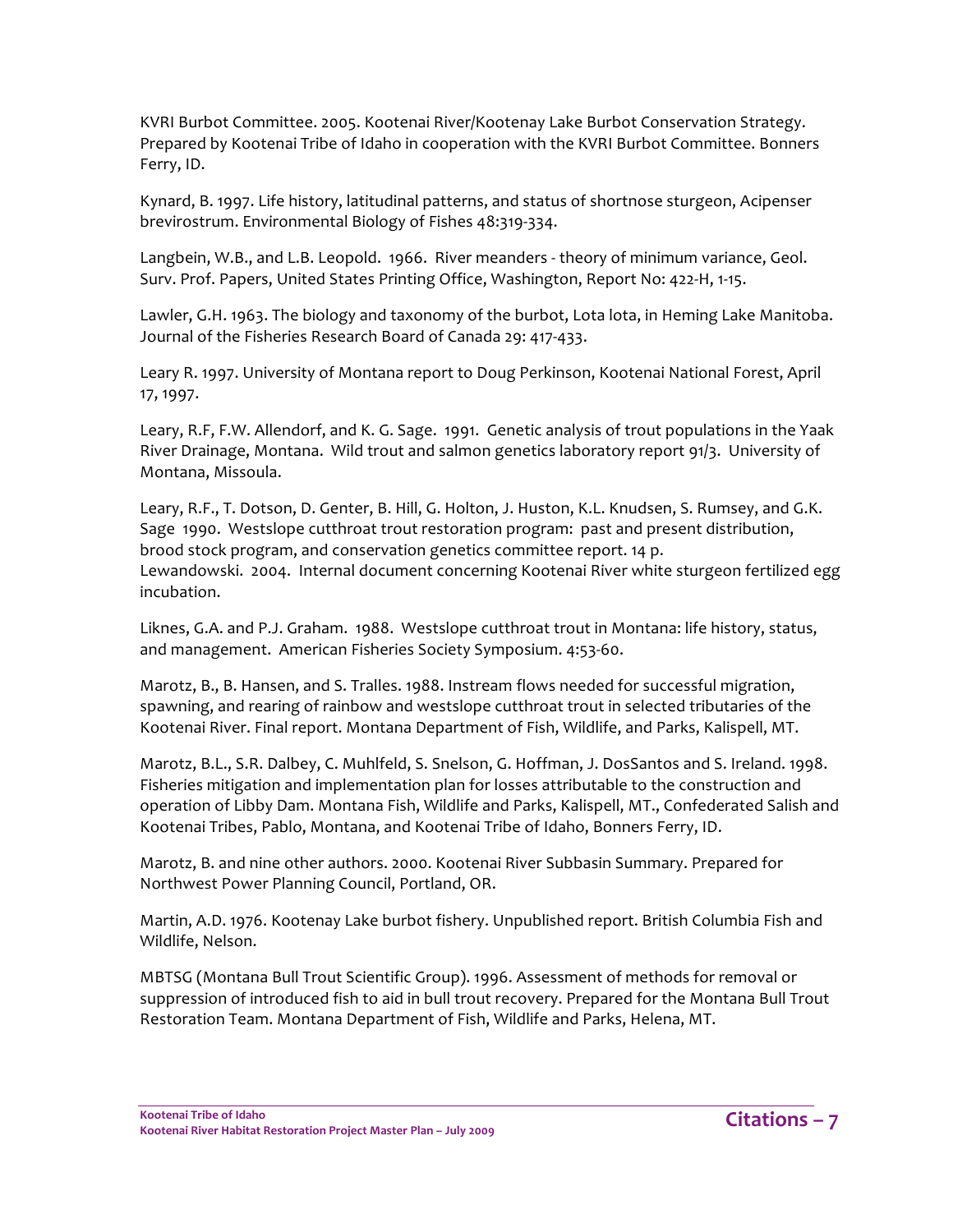MBTSG (Montana Bull Trout Scientific Group). 1996b. Lower Kootenai River drainage bull trout status report. Prepared for the Montana Bull Trout Restoration Team. Montana Department of Fish, Wildlife and Parks, Helena, MT.

MBTSG (Montana Bull Trout Scientific Group). 1996c. Upper Kootenai River drainage bull trout status report. Prepared for the Montana Bull Trout Restoration Team. Montana Department of Fish, Wildlife and Parks, Helena, MT.

McCart, P. 1967. Behavior and ecology of sockeye salmon fry in the Babine River. J. Fish. Res. Board Can. 24:375‐428.

McCrimmon, H. R. 1959. Observations of burbot spawning in Lake Simcoe, Ontario. Journal of Wildlife Management 23:447‐449.

McCrimmon, H.R. and D.E. Devitt. 1954. Winter studies on the burbot, Lota lota lacustris, of Lake Simcoe, Ontario. Canadian Fish‐Culturist 16: 34‐41.

McDonald, J. and J.M. Hume 1984. Babine Lake sockeye salmon (Oncorhynchus nerka) enhancement program: testing some major assumptions. Can. J. Fish Aquat. Sci. 41: 70‐92.

McIntyre J.D. and B.E. Rieman. 1995. Westslope cutthroat trout. In Conservation Assessment for Inland Cutthroat Trout. General Tech. Report RM‐GTR‐256. USDA Forest Service. February 1995.

McPhail, J.D. and R. Carveth 1992. A Foundation for Conservation: the nature and origin of the freshwater fish fauna of British Columbia. Rept. To the Habitat Conservation Fund, Ministry of Environment, Lands and Parks, Victoria, B.C. 39 p.

McPhail, J.D. and R. Carveth 1992. A Foundation for Conservation: the nature and origin of the freshwater fish fauna of British Columbia. Rept. To the Habitat Conservation Fund, Ministry of Environment, Lands and Parks, Victoria, B.C. 39 p.

McPhail, J. D. and J. S. Baxter. 1996. A review of bull trout (Salvelinus confluentus) lifehistory and habitat use in relation to compensation and improvement opportunities. Fisheries management report, ISSN 0705‐5390 ; no. 104. Issued by Fisheries Branch. British Columbia Ministry of Environment, Lands and Parks.

McPhail, J.D. and V.L. Paragamian. 2000. Burbot biology and life history. Pages 11‐23, In: V.L Paragamian and D.W. Willis, editors, Burbot Biology, Ecology, and Management. Publication Number 1, Fisheries Management Section of the American Fisheries Society, Spokane, Washington, USA.

Meshkov, M.M. 1967. Developmental stages of the burbot (Lota lota (L.)). Voprosy Ikhtiologii i Gidrobiologii Vodmenov 62: 181‐194. (in Russian, English translation in Zoology Reprint Library, University of Toronto).

Miller, A.I. and L.G. Beckman. 1996. First record of predation on white sturgeon eggs by sympatric fishes. Trans. Am. Fish. Soc. 125(2):338‐340.

MTAFS (Montana Chapter of the American Fisheries Society). 2008. Westslope cutthroat trout profile. http://www.fisheries.org/units/AFSmontana/Westslope.html.

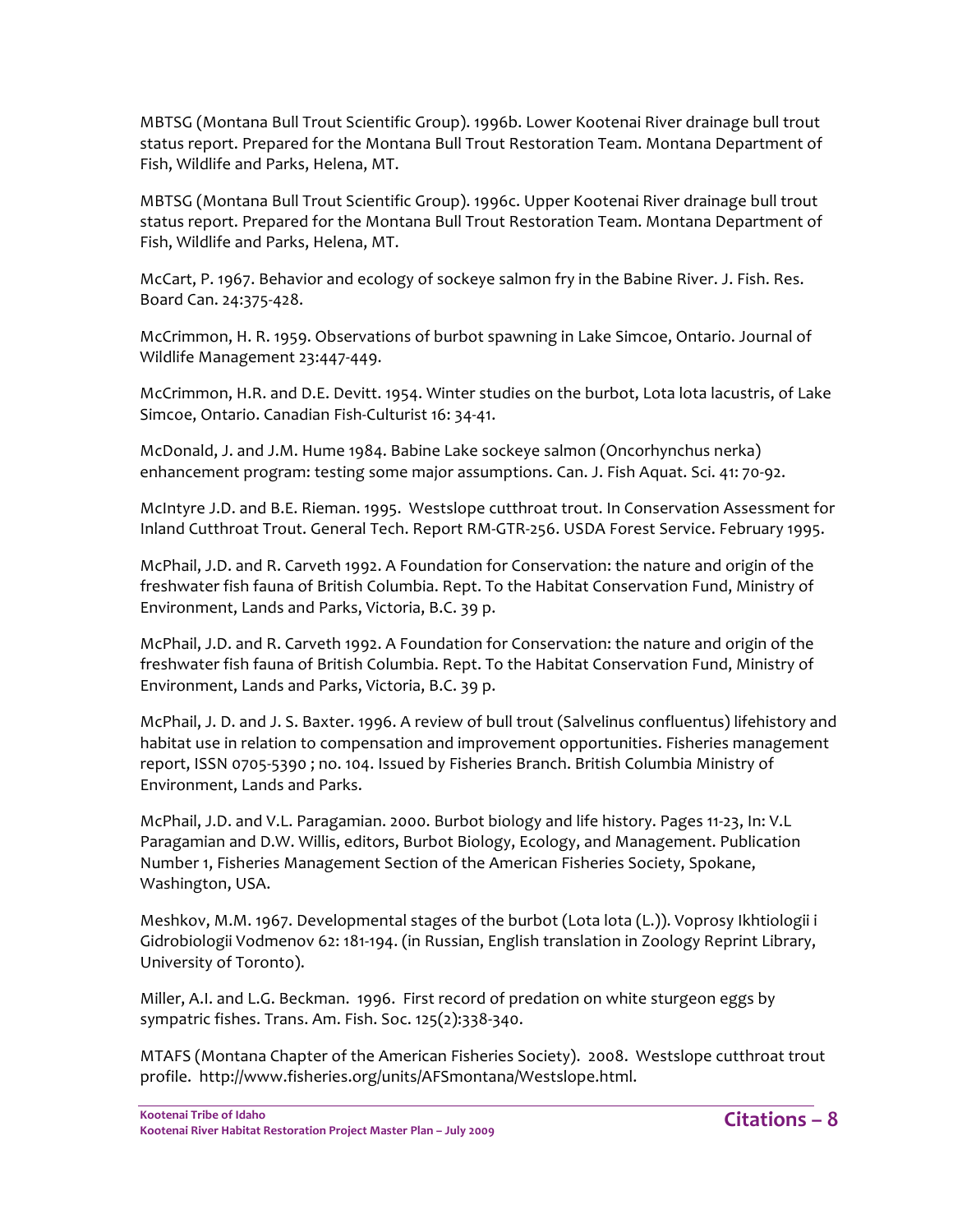Muhlfeld, C.C. 1999. Seasonal habitat use by redband trout (Oncorhynchus mykiss gairdneri) in the Kootenai River drainage, Montana. Master's thesis. University of Idaho, Moscow, ID.

Muhlfeld, C. C., D. H. Bennett, and B. Marotz. 2001a. Summer habitat use by Columbia River redband trout in the Kootenai River drainage, Montana. North American Journal of Fisheries Management 21:223–235.

Muhlfeld, C. C., D. H. Bennett, and B. Marotz. 2001b. Fall and winter habitat use and movement by Columbia River redband trout in a small stream in Montana. North American Journal of Fisheries Management 21:170–177.

NatureServe. 2008. NatureServe Explorer: An online encyclopedia of life [web application]. Version 7.0. NatureServe, Arlington, Virginia. Available http://www.natureserve.org/explorer. (Accessed: October 31, 2008 ).

Nelichik, V.A. 1979. Morphometic features of the burbot, Lota lota, of the Upper Tuloma Reservoir. Voprosy ikhtiologii.

Northcote, T.G. 1973. Some Impacts of Man on Kootenay Lake and Its Salmonids. Great Lakes Fisheries Commission Tech. Rep. 25.

NPCC (Northwest Power and Conservation Council). 2009. Northwest Power and Conservation Council Columbia River Fish and Wildlife Program 2009 Amendments. Council Document 2009‐2. Pre-publication copy February 10, 2009. http://www.nwcouncil.org/library/2009/2009-02.pdf

Oliver, G.G. 1979. A final report on the present fisheries of the Wigwam River with emphasis on the migratory life history and spawning behavior of Dolly Varden char Salvelinus malma. Fisheries investigations in tributaries of the Canadian portion of Libby Reservoir. Victoria, BC: British Columbia Fish and Wildlife branch. 27p.

Paragamian, V. 1995. Kootenai River fisheries investigation: Stock status of burbot and rainbow trout and fisheries inventory. Idaho Department of Fish and Game, Annual Progress Report, Bonneville Power Administration Project No. 88‐65, Boise, ID.

Paragamian, V.L. 2000. The effects of variable flows on burbot spawning migrations in the Kootenai River, Idaho, USA, and British Columbia, Canada. Pages 111‐123, In: V. L. Paragamian and D. W. Willis, editors. Burbot: biology, ecology, and management. American Fisheries Society, Fisheries Management Section, Publication Number 1, Bethesda, Maryland.

Paragamian, V. L., and G. Kruse. 2001. Kootenai River white sturgeon spawning migration behavior and a predictive model. North American Journal of Fisheries Management 21, 10‐21.

Paragamian, V., and G. Hoyle. Kootenai River Fisheries Investigation: Stock Status of Burbot. Annual Progress Report April 2002 – March 31, 2003. Idaho Fish and Game Report No. 03‐50, Boise.

Paragamian, V. L., and R. C. P. Beamesderfer. 2003. Growth estimates from tagged white sturgeon suggest that ages from fin rays underestimate true age in the Kootenai River, USA and Canada. Transactions of the American Fisheries Society 132:895–903.

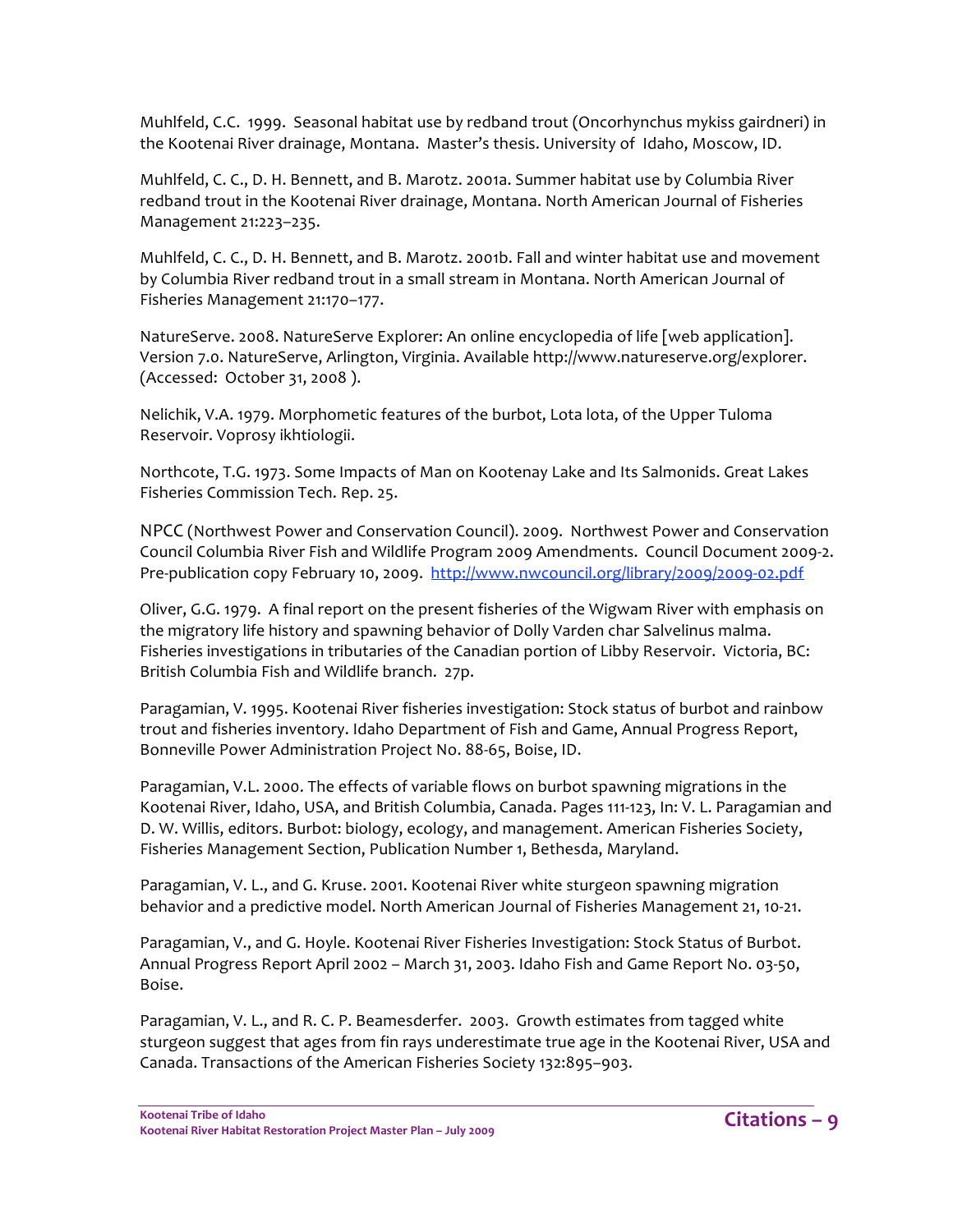Paragamian V.L., and J.P. Duehr. 2005. Variations in vertical location of Kootenai River White Sturgeon during the pre‐spawn and spawning periods. Transactions of the American Fisheries Society 134(1): 261.

Paragamian, V.L., and V.D. Wakkinen. 2002. Temporal distribution of Kootenai River white sturgeon spawning events and the effect of flow and temperature. J. Appl. Ichthyology, 18(4‐ 6):542‐549.

Paragamian, V. L., G. Kruse, and V. Wakkinen. 2001. Spawning habitat of Kootenai River white sturgeon, post‐Libby Dam. North American Journal of Fisheries Management 21:22‐33.

Paragamian, V.L., V.D. Wakkinnen, and G. Crews. 2002. Spawning locations and movement of Kootenai River white sturgeon. Journal of Applied Ichthyology, 18 Vol. 9 p.

Paragamian, V. L., R. C. P. Beamesderfer, and S. C. Ireland. 2005. Status, population dynamics, and future prospects of the endangered Kootenai River white sturgeon population with and without hatchery intervention. Transactions of the American Fisheries Society 134:518‐532.

Paragamian, V.L., V. Whitman, J. Hammond, and H. Andrusak. 2000. Collapse of burbot fisheries in the Kootenai River, Idaho, USA, and Kootenay Lake, British Columbia, Canada. Pages 155‐164 in V.L Paragamian and D.W. Willis, editors, Burbot Biology, Ecology, and Management. Publication Number 1, Fisheries Management Section of the American Fisheries Society, Spokane, Washington, USA.

Parsley, M.J., and L.G. Beckman. 1994. White sturgeon spawning and rearing habitat in the lower Columbia River. North American Journal of Fisheries Management. 14:812‐827.

Parsley, M. J., L. G. Beckman, and G. T. McCabe, Jr. 1993. Spawning and rearing habitat use by white sturgeons in the Columbia River downstream from McNary Dam. Transactions of the American Fisheries Society 122(2):217‐227.

Parsley, M. J., P. J. Anders. A. I. Miller, L. G. Beckman, and G. T McCabe Jr. 2002. Recovery of white sturgeon populations through natural production: Understanding the influence of abiotic and biotic factors on spawning and subsequent recruitment. Pages 55-66 In: W. VanWinkle, P. Anders, D. Dixon, and D. Secor, eds. Biology, Management and Protection of North American Sturgeons. American Fisheries Society Symposium 28.

Partridge, F. 1983. Subproject IV: River and stream investigations – Study VI: Kootenai River Fisheries Investigations. Period Covered: 1 March 1979 to 28 February 1983. May 1983. 93 pp. with appendices.

Percy, R. 1975. Fishes of the outer Mackenzie Delta. Environment Canada, Beaufort Sea Project, Technical Report No. 8, Winnipeg.

Perkinson, R.D. 1993. Presentation to the American Fisheries Society, Montana Chapter,17 February, 1993.

Polzin, M.L. 1998. River and riparian dynamics and black cottonwoods in the Kootenay River Basin. Master's thesis. University of Lethbridge, Department of Biology, Lethbridge, AB.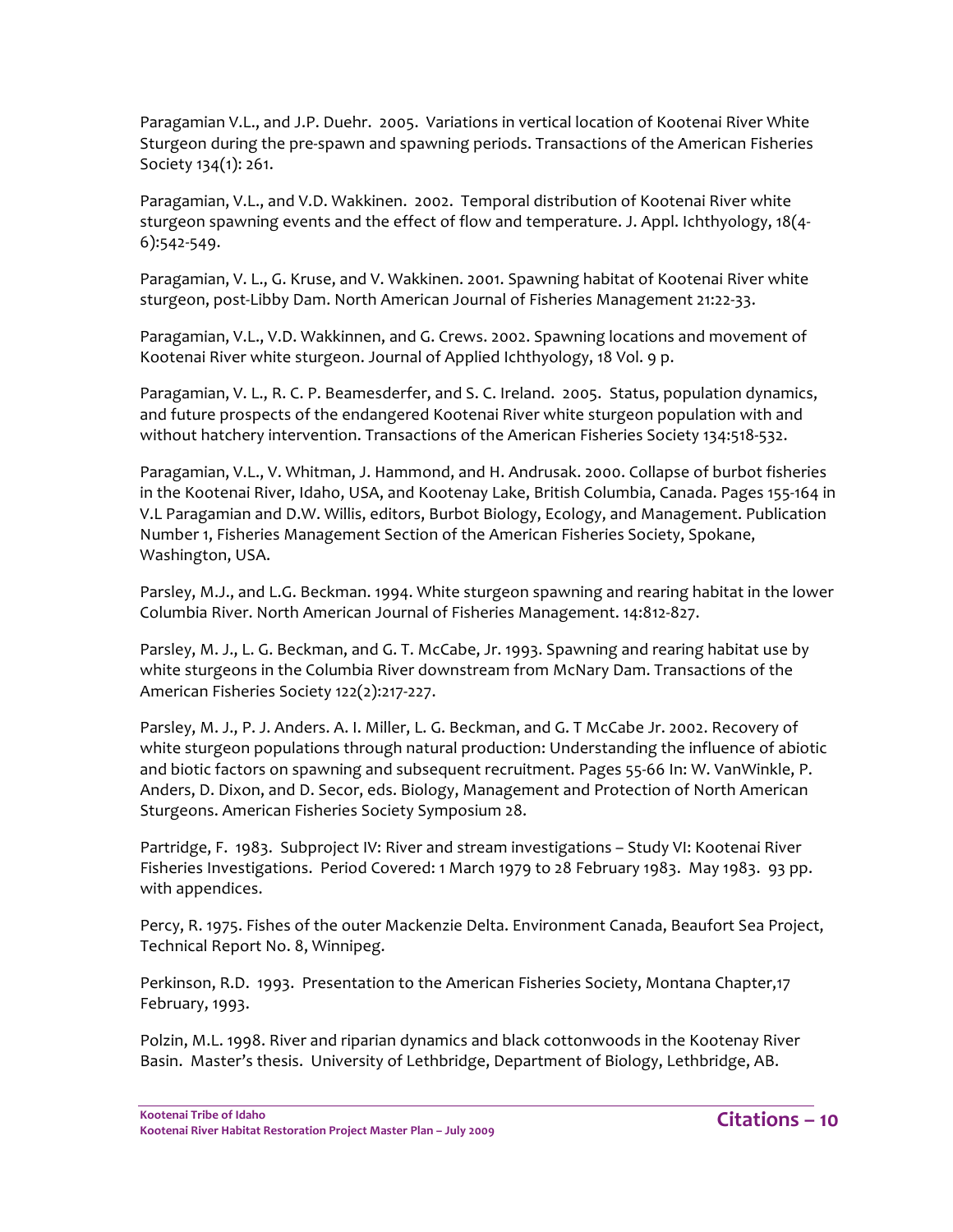Polzin, M.L., and S. B. Rood. 2000. Effects of Damming and Flow Stabilization on Riparian Processes and Black Cottonwoods along the Kootenay River. Rivers 7:221‐232.

Pratt, K.L. 1984b. Habitat selection and species interactions of juvenile westslope cutthroat trout (Salmo clarki lewisi) and bull trout (Salvelinus confluentus) in the upper Flathead River basin. Masters Thesis University of Idaho. Moscow, ID.

Pratt, K.L. 1985. Pend Oreille trout and char life history study. Idaho Department of Fish and Game, Boise, ID.

Pratt, K.L. and J.E. Huston. 1993. Status of bull trout (Salvelinus confluentus) in Lake Pend Oreille and the lower Clark Fork River: DRAFT. Prepared for the Washington Water Power Company, Spokane WA.

Preble, E.A. 1908. Fishes of the Athabasca‐Mackenzie Region. US Biological Survey, North American Fauna 27:502‐515.

Pulliainen, E., and K. Korhonen. 1990. Seasonal changes in condition indices in adult mature and non‐maturing burbot, Lota lota (L.), in northeastern Bothnian Bay, northern Finland. Journal of Fish Biology 36: 251‐259.

Pulliainen, E., K. Korhonen, L. Kankaanranta, and K. Maeki. 1992. Non‐spawning burbot on the northern coast of the Bothnian Bay. Ambio 211: 170‐175.

PWI (Pacific Watershed Institute and Resources). 1999. Kootenai River watershed assessment report. Prepared for the Kootenai Tribe of Idaho. Bonners Ferry, ID.

Richards, D. 1997. Kootenai River biological baseline status report. Kootenai Tribe of Idaho. Bonners Ferry, Idaho.

Rieman, B. E., and R. C. Beamesderfer. 1990. White sturgeon in the Lower Columbia River: Is the stock overexploited? North American Journal of Fisheries Management 10:388‐396.

Ringstad, N.R. 1976. Flathead River Fisheries Research 1976. Aquatico Environmental Consultants, Ltd. Ministry of Environment, Fish and Wildlife Branch. Cranbrook, B.C.

Rocchini, R.J. 1981. Kootenay air and water quality study. Phase II. Water Quality in the Kootenai River Basin. B.C. Ministry of Environment. Victoria, B.C.

Rodzen, J.A., T.R. Famula, and B.P. May. 2004. Estimation of parentage and relatedness in the polyploid white sturgeon (Acipenser transmontanus) using a dominant marker approach for duplicated microsatellite loci. Aquaculture. 232:165‐182.

Rosgen, D.L. 1994. A classification of natural rivers. Catena 169‐199.

Rosgen, D.L. 1996. Applied river morphology. Wildlife Hydrology, Pagosa Springs, CO.

Sage, G. K. 1993. University of Montana report to Doug Perkinson, Kootenai National Forest, February 23, 1993.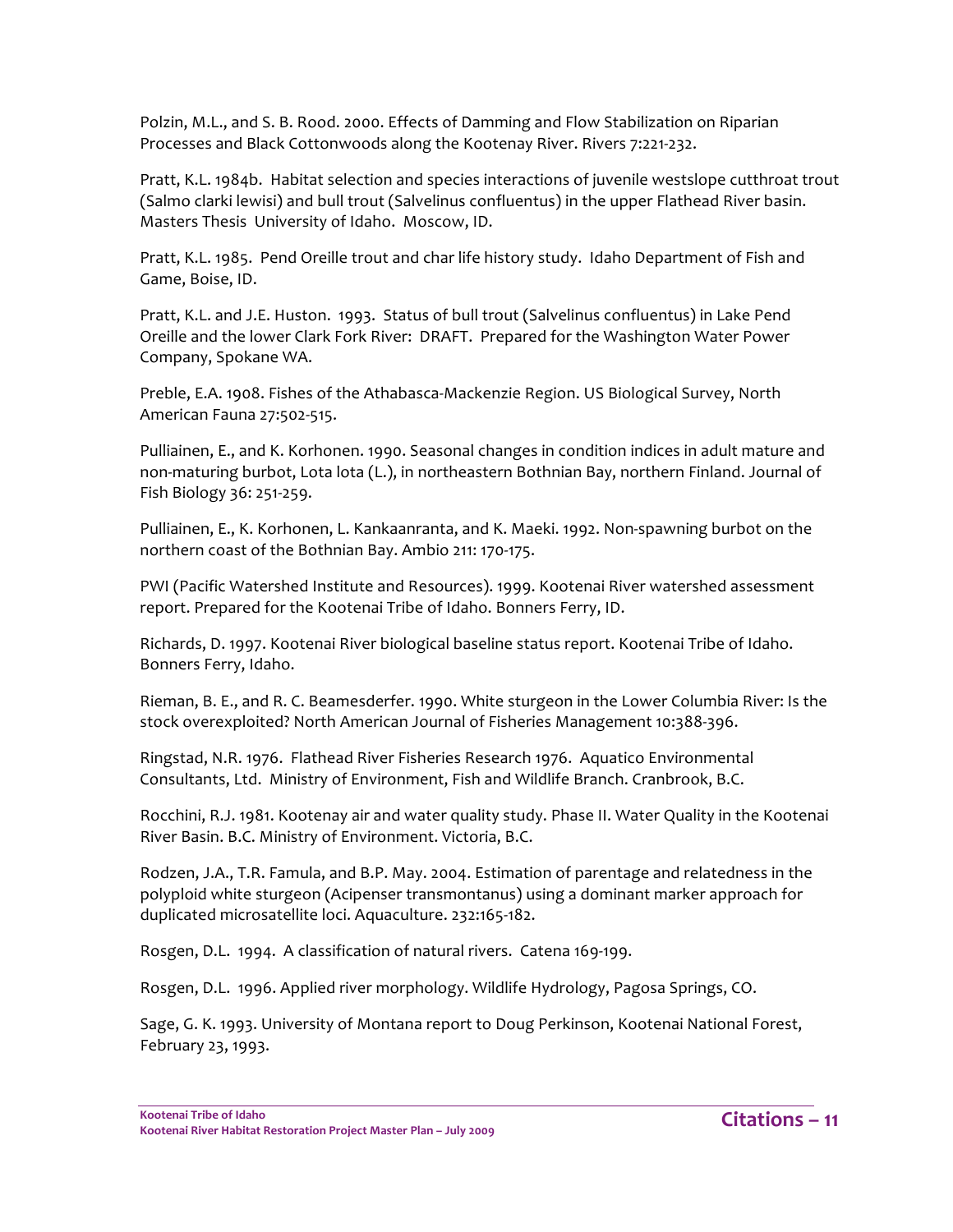Sage, G. K. 1995. University of Montana report to Charles Lobdell, Fish and Wildlife Service, August 9, 1995.

Sandlund, O.T., L. Klyve, and T.F. Naesje. 1985. Growth, habitat and food of the burbot, Lota lota, in Lake Mjoesa. Fauna Blindern 38: 37‐43 (in Norwegian with English Summary).

Schaffter, R.G. 1997. White sturgeon spawning migration and location of spawning habitat in the Sacramento River, California. California Fish and Game 83(1):120.

SER (Society for Ecological Restoration). 2004. The SER International primer on ecological restoration. Society for Ecological Restoration Science and Policy Working Group, Version 2. October 2004.

SER (Society for Ecological Restoration). 2005. Guidelines for developing and managing ecological restoration projects. 2<sup>nd</sup> Edition. December, 2005.

Shepard, B.B., K.L. Pratt, and P.J. Graham. 1984. Life histories of westslope cutthroat and bull trout in the upper Flathead River Basin, Montana. Report to the Environmental Protection Agency Contract R008224‐01‐5. Montana Department of Fish, Wildlife and Parks. Helena, MT.

Shepard, B.B., B.E. May, and W. Urie. 2003. Status of westslope cutthroat trout (Oncorhynchus clarki lewisi) in the United States: 2002. Montana Fish, Wildlife and Parks for the Westslope Cutthroat Trout Interagency Conservation Team, Helena, Montana.

Shepard, B. B., B. E. May, and W. Urie. 2005. Status and conservation of westslope cutthroat trout within the Western United States. North American Journal of Fisheries Management 25:1426‐1440.

Sieracki, P. 2002. Notes on stream modifications and wetland diversions of the Kootenai River Valley, Boundary County, ID. Internal report to the Kootenai Tribe Fish and Wildlife Department by Paul Sieracki, November 22, 2002.

Snyder, J.M. 2002. An assessment of dike vegetation on the northern Idaho reaches of the Kootenai River. M.S. Thesis. University of Idaho.

Sorokin, V.N. 1971. The spawning and spawning grounds of the burbot, Lota lota (L.). Journal of Ichthyology 11: 907‐916.

Sparks, R. 1995. Value and need for ecological management of large river‐floodplain ecosystems. BioScience 45(3):168‐182.

Spence, C. 1999. Kootenay Lake Burbot Studies Progress 1998‐1999. B.C. Ministry of Water, Land, and Air Protection report for Habitat Conservation Trust Fund and the Bonneville Power Administration.

Spence, C. R., and M. D. Neufeld. 2002. Radio studies of Duncan reservoir burbot. Report to Habitat Conservation Trust Fund and Bonneville Power Administration from the Ministry of Land, Water, and Air Protection, Nelson, B.C. iii + 36 pp.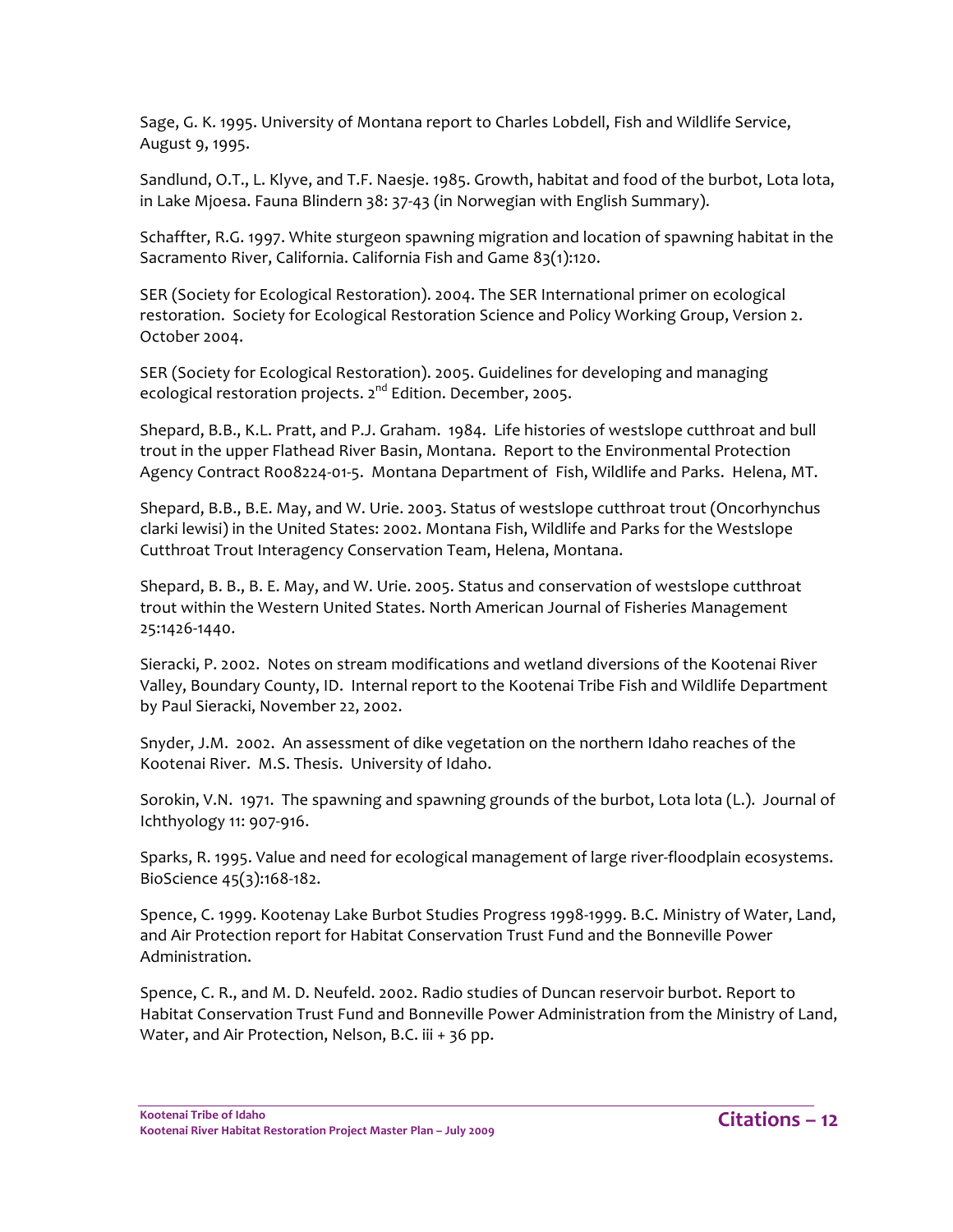Stanford, J. A., J.V. Ward, W.J. Liss, C.A. Frissell, R.N. Williams, J.A. Lichatowich and C.C. Coutant. 1996. A general protocol for restoration of regulated rivers. Regulated Rivers: Research and Management 12:391‐413.

Tetra Tech. 2004. Kootenai River Geomorphic Assessment ‐ Final Report. U.S. Army Corps of Engineers, Seattle District, Seattle, WA.

Thorne, C.R., R.D. Hey, and M.D. Newson (Editors). 1997. Applied Fluvial Geomorphology for River Engineering and Management. J. Wiley & Sons, Chichester.

Tolman, F.A. 1923. Kootenai Valley Reclamation Project – Seepage and Water Velocity Investigation. Soil Conservation Service.

USACE (U.S. Army Corps of Engineers). 1948. Seattle District, Review Report on Columbia River and Tributaries, Appendix A, Columbia River Basin in Canada, 1948. Seattle, Wash., the Seattle District.

USACE (U.S. Army Corps of Engineers). 1950. River Profile from Canada to 50 Miles Upstream.

USACE (U.S. Army Corps of Engineers). 1956. Kootenai River and Tributaries – River Cross Sections and Topography Between International Boundary and Bonners Ferry.

USACE (U.S. Army Corps of Engineers). 1971. Sedimentation Observation Plan (Design Memorandum 25). U.S. Army Corps of Engineers.

USACE (U.S. Army Corps of Engineers). 1983. Kootenai Flats Erosion Study. From inactive files, Seattle District. Contains six plates.

USACE (U.S. Army Corps of Engineers). 1984. Libby Dam Water Control Manual. U.S. Army Corps of Engineers.

USDA (U.S. Department of Agriculture). 1987. Kootenai National Forest Forest Plan and Final Environmental Impact Statement. Kootenai National Forest. Libby, MT.

USDA (U.S. Department of Agriculture). 2006. Field indicators of hydric soils: guide for identifying and delineating hydric soils, version 6. USDA Natural Resource Conservation Service in cooperation with the National Technical Committee on Hydric Soils. G.W. Hurt, and L.M. Vasilas eds.

USEPA (U.S. Environmental Protection Agency). 2004. Kootenai River Valley Wetlands and Riparian Conservation Strategy. Kootenai Tribe of Idaho, Bonners Ferry, ID. 76 pp.

USFWS (U.S. Fish and Wildlife Service). 1996. Critical Habitat Designation for the Kootenai River Population of the White Sturgeon: Interim rule. 71 FR 6383 6396. 14 p.

USFWS (U.S. Fish & Wildlife Service). 1998. Klamath River and Columbia River bull trout population segments: status summary. U.S. Fish & Wildlife Service, Bull Trout Listing Team, Boise, ID.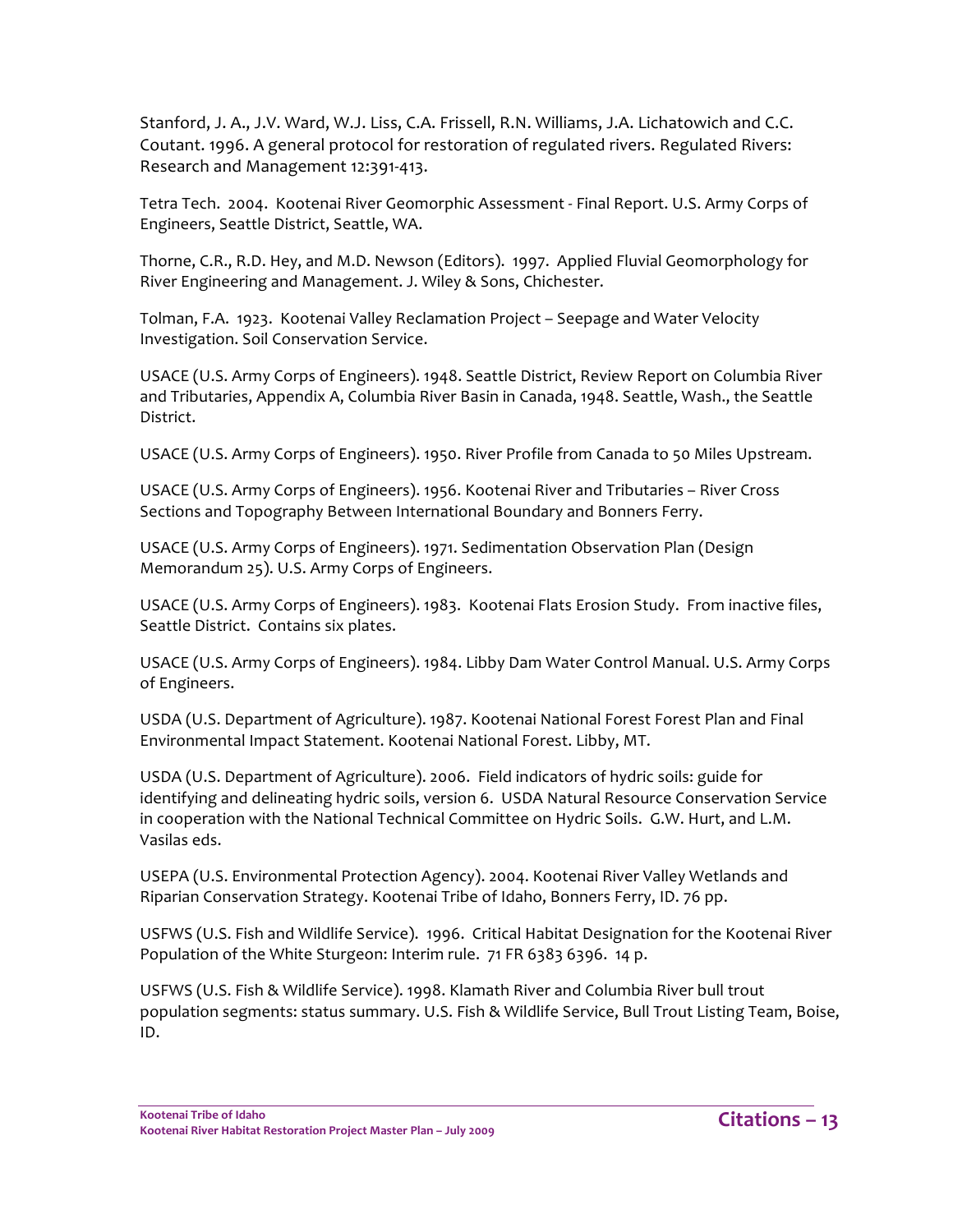USFWS (U.S. Fish & Wildlife Service). 1999. Recovery Plan for the White Sturgeon (Acipenser transmontanus): Kootenai River Population. U.S. Fish and Wildlife Service, Portland, OR. 96 pp. plus appendices.

USFWS. 2000. Biological Opinion on Operation of the Federal Columbia River Hydropower System. Section 8.1.f.

USFWS (U.S. Fish & Wildlife Service). 2002. Chapter 4, Kootenai River Recovery Unit, Oregon. 89 p. In: U.S. Fish and Wildlife Service. Bull Trout (*Salvelinus confluentus*) Draft Recovery Plan. Portland, OR.

USFWS. 2002a. Chapter 1, Introduction. In: Bull Trout (Salvelinus confluentus) Draft Recovery Plan. U.S. Fish and Wildlife Service, Portland, OR. 137 pps.

USFWS. 2002b. Chapter 4, Kootenai River Recovery Unit, Oregon. 89 p. In: U.S. Fish and Wildlife Service. Bull Trout (Salvelinus confluentus) Draft Recovery Plan. Portland, OR.

USFWS (U.S. Fish and Wildlife Service). 2006. Fish and Wildlife Service Biological Opinion regarding The Effects of Libby Dam Operations on the Kootenai River White Sturgeon, Bull Trout, and Kootenai Sturgeon Critical Habitat. 167 pp.

USFWS (U.S. Fish and Wildlife Service). 2008. Critical Habitat Revised Designation for the Kootenai River Population of the White Sturgeon (Acipenser transmontanus): Final rule.

USGS (U.S. Geological Survey). 1928. Plan of Kootenai River, Idaho, International Boundary to a Point 1 Mile Below the Moyie River. 9 sheets.

USGS (U.S. Geological Survey). 1933. Kootenai River Cross Sections, Bonners Ferry, Idaho to Kootenai Lake, British Colubmia. Boise, ID.

USGS (U.S. Geological Survey). 1937. Cross Sections of the Kootenai River Basin Between Bonners Ferry and Porthill, Idaho.

Walters, C. J. 1986. Adaptive management of renewable resources. McGraw Hill, New York, New York, USA.

Walters, Carl, J. Korman, P. Anders, C. Holderman, and S. Ireland. 2005. Draft Kootenai River Adaptive Management Plan. Summary of a multi‐agency adaptive management workshop conducted July 22‐23, 2004. 11 p.

Walters, J. P., and C. C. Downs. 2001. Kootenai River fisheries investigations: rainbow and bull trout recruitment. 1999 Annual report to Bonneville Power Administration. Project 1988‐06500. Idaho Department of Fish and Game. Boise, ID.

Weaver, T.M. and R.G. White. 1985. Coal Creek fisheries monitoring study No. III. Quarterly progress report. Bozeman, MT: USDA Forest Service, Montana State Cooperative Fisheries Research Unit. 94 p.